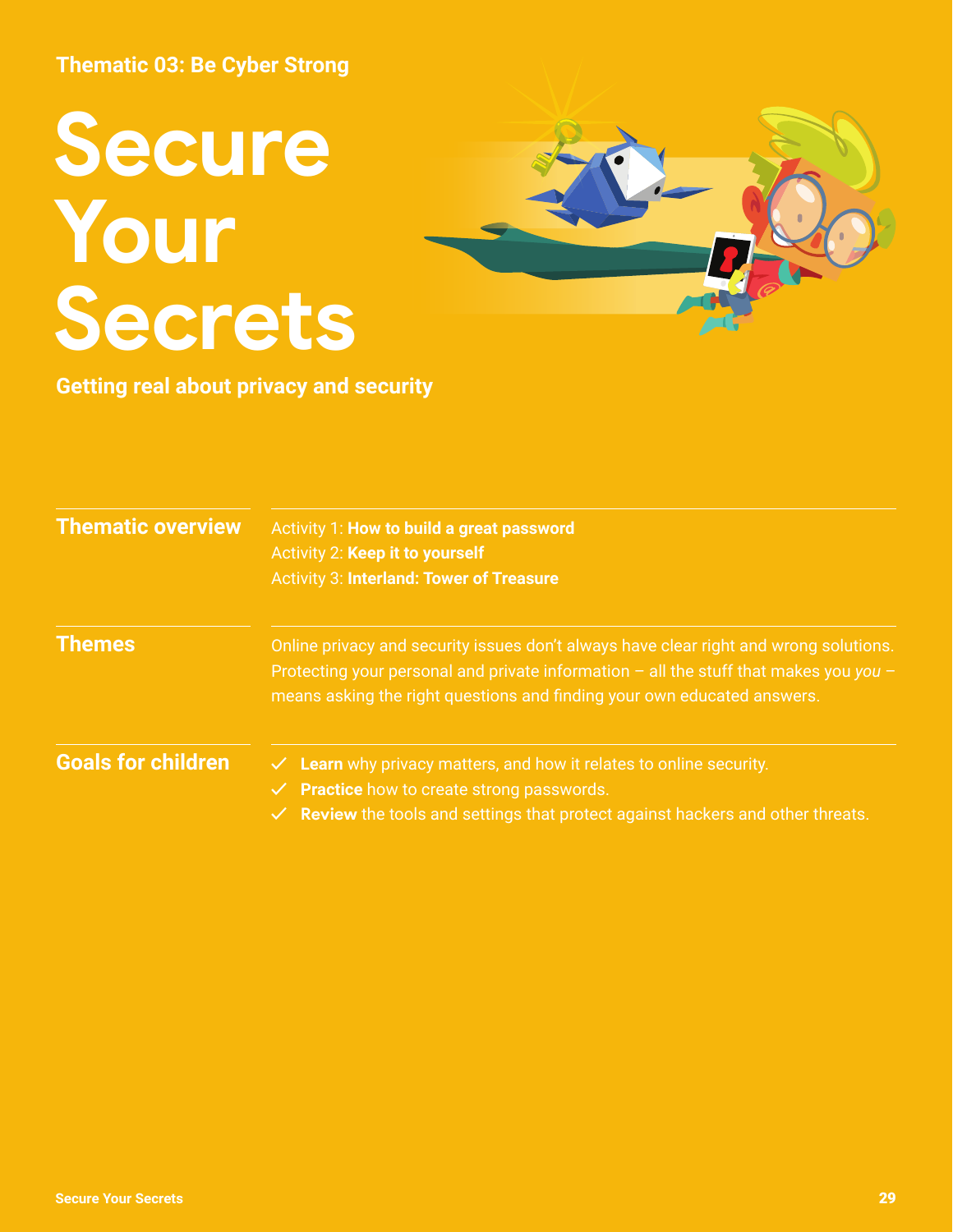## **Secure Your Secrets Vocabulary**



**Privacy:** Protecting people's data and personal information (also called sensitive information).

**Security:** Protecting people's devices and the software on them.

**Two-step verification (also called two-factor verification and two-step authentication):** A security process where logging in to a service requires two separate steps or two "factors," such as a password and a one-time code. For example, you may have to enter your password and then enter a code that was texted to your phone or a code from an app.

**Password or passcode:** A secret combination used to access something. It may take different forms; for example, you may have a four-digit number-only code that you use for your phone lock and a much more complex password for your email account. In general, you should make your passwords as long and complex as you can while still being able to remember them.

**Encryption:** The process of converting information or data into a code that makes it unreadable and inaccessible.

**Complexity:** The goal when creating a secure password. For example, a password is complex when it has a mix of numbers, special characters (like "\$" or "&"), and both lowercase and uppercase letters.

**Hacker:** A person who uses computers to gain unauthorized access to other people's or organizations' devices and data.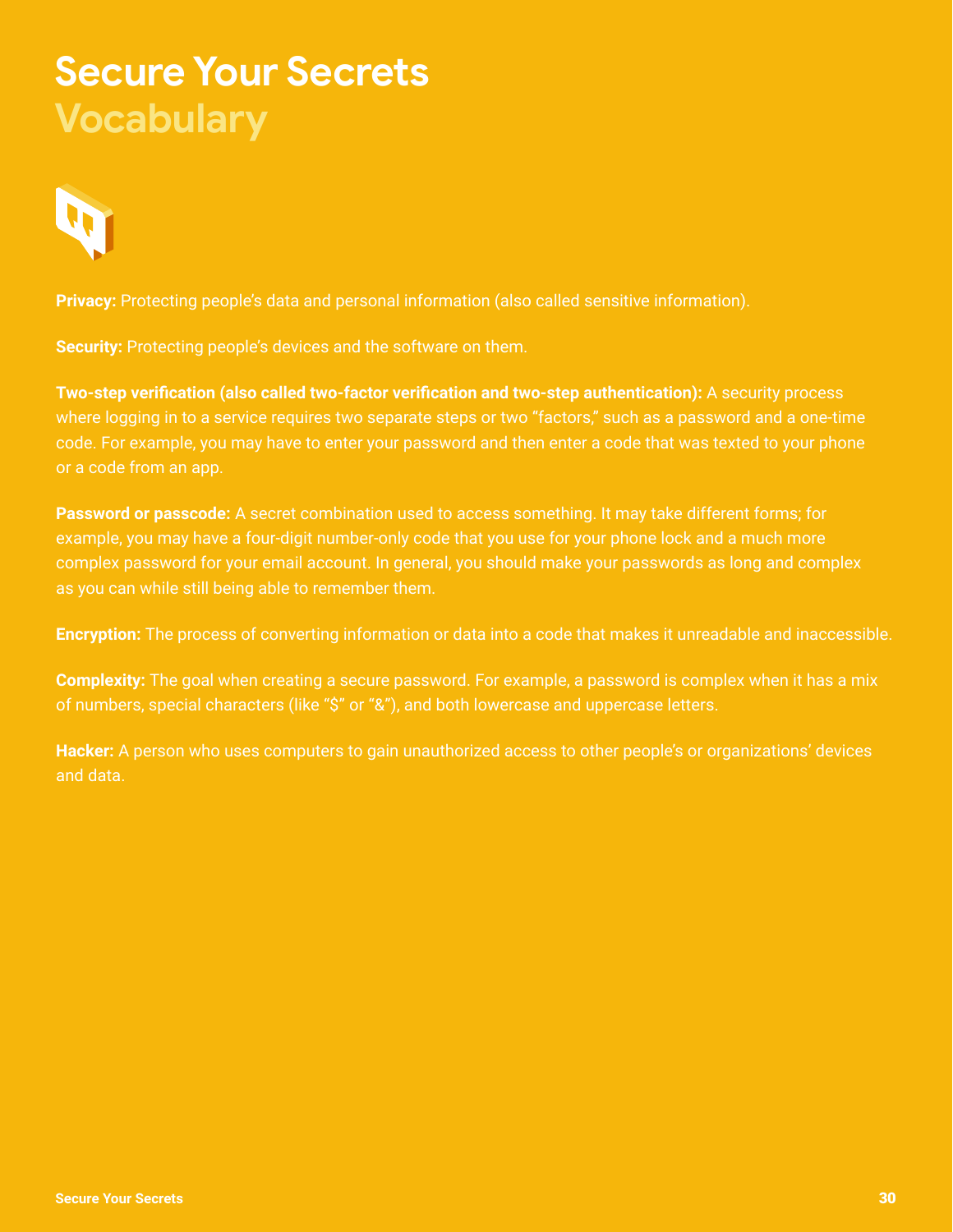## **Secure Your Secrets: Activity 1 How to build a great password**

Children learn how to create a strong password  $-$  and make sure it stays private after they create it.

#### **Goals for children**



- **✓ Recognize** the importance of never sharing passwords, except with parents or guardians.
- **Understand** the importance of screen locks that protect devices.
- **Know** how to create passwords that are hard to quess, yet easy to remember.
- **Choose** the right security for their login settings, including two-factor verification.

#### **Let's talk**



#### **Better safe than sorry**

Digital technology makes it easy for us to communicate with friends, classmates, teachers, and relatives. We can connect with them in so many ways: via email, text, and instant messages; in words, pics, and videos; using phones, tablets, and laptops. (How do you connect with your friends?)

But the same tools that make it easy for us to share information also make it easier for hackers and scammers to steal that information and use it to damage our devices, our relationships, and our reputations.

Protecting ourselves, our info, and our devices means doing simple, smart things like using screen locks on phones, being careful about putting personal info on unlocked devices that can be lost or stolen, and, above all, building strong passwords.

- Who can guess what the two most commonly used passwords are? (Answer: "1 2 3 4 5 6" and "password.")
- Let's brainstorm some other bad passwords and what specifically makes them bad. (Examples: your full name, your phone number, the word "chocolate.")

Who thinks these passwords are good? ;)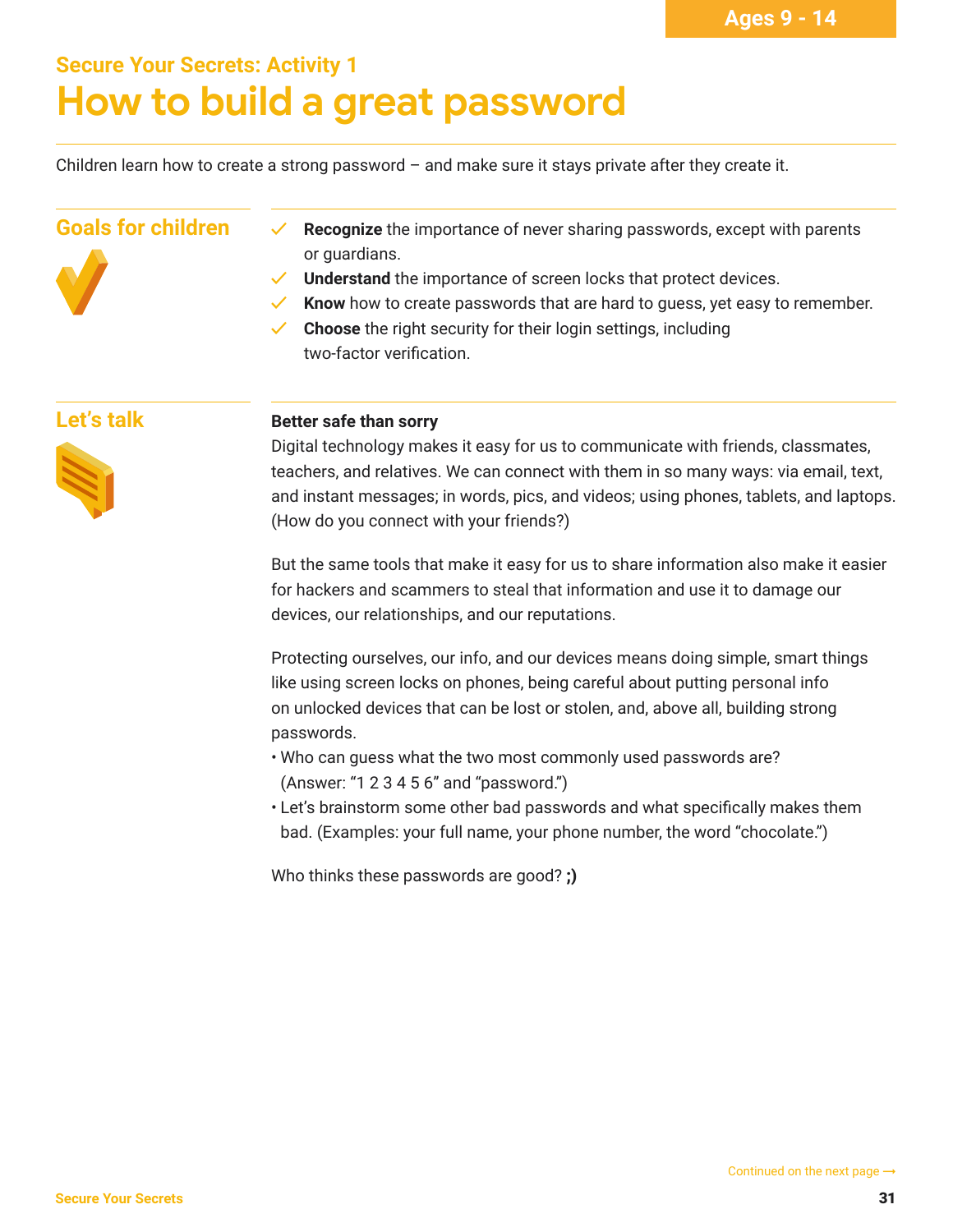| <b>Activity</b> | Let's practice our new skills by playing the password game with your children.                                                                                                                                 |
|-----------------|----------------------------------------------------------------------------------------------------------------------------------------------------------------------------------------------------------------|
|                 | Here's an idea for creating an extra-secure password:                                                                                                                                                          |
|                 | • Think of a fun phrase that you can remember. It could be your favorite song lyric,<br>book title, movie catchphrase, etc.<br>• Choose the first letter or first couple letters from each word in the phrase. |
|                 | . Change some letters to symbols or numbers.                                                                                                                                                                   |
|                 | . Make some letters uppercase and some lowercase.                                                                                                                                                              |
|                 | . Let's practice our new skills by playing the password game.                                                                                                                                                  |
|                 | 1. Create passwords                                                                                                                                                                                            |
|                 | Each one of the family will have 60 seconds to create a password.                                                                                                                                              |
|                 | 2. Compare passwords                                                                                                                                                                                           |
|                 | Write both passwords on a paper.                                                                                                                                                                               |
|                 | 3. Vote!                                                                                                                                                                                                       |
|                 | For the Best and discuss whose is stronger.                                                                                                                                                                    |
| <b>Takeaway</b> | It's important and fun to create strong passwords.                                                                                                                                                             |
|                 |                                                                                                                                                                                                                |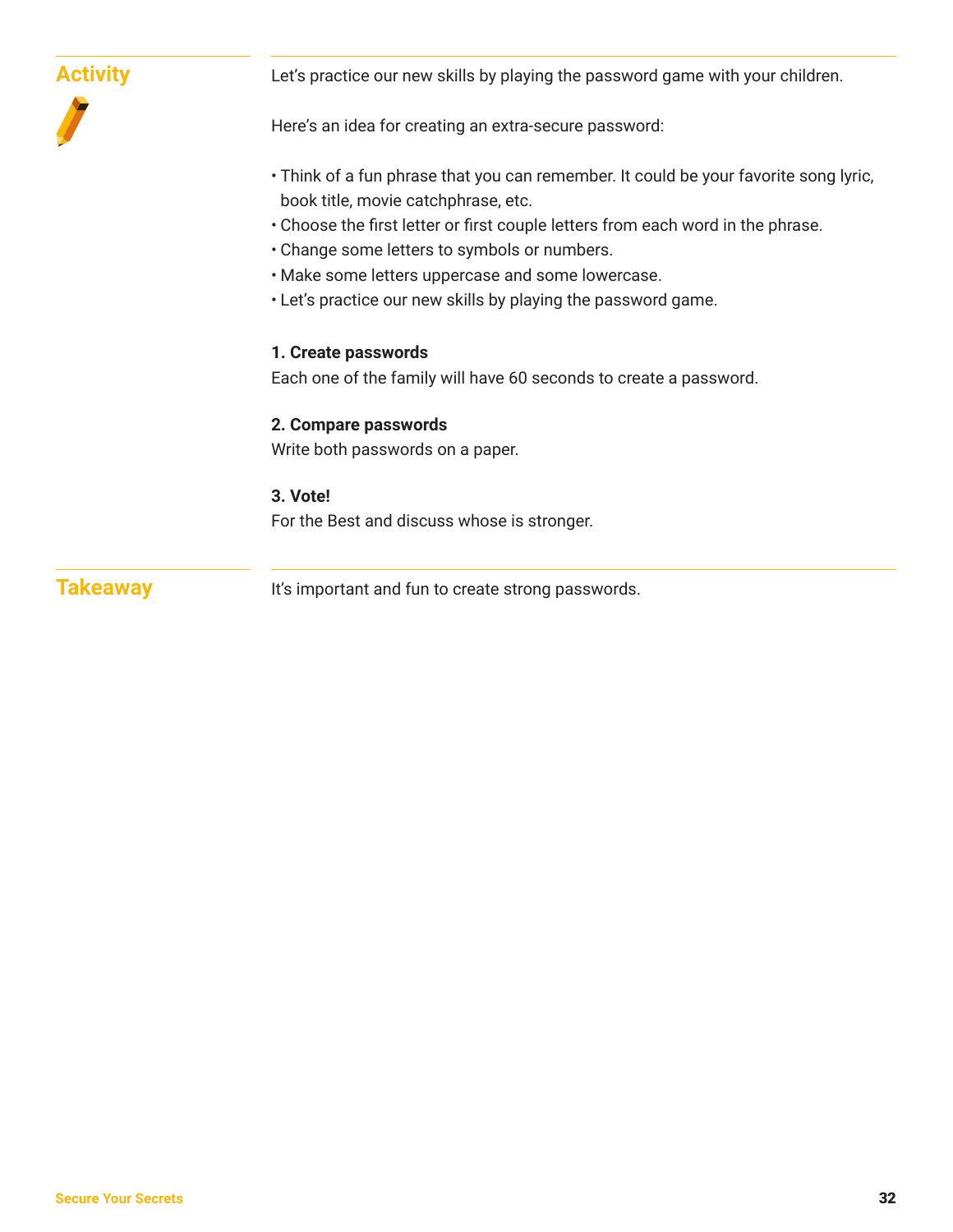| Here are some tips for creating passwords to keep your information safe.                                                                                                                                                                                                                                                                                                                                                                                                          |
|-----------------------------------------------------------------------------------------------------------------------------------------------------------------------------------------------------------------------------------------------------------------------------------------------------------------------------------------------------------------------------------------------------------------------------------------------------------------------------------|
| Strong passwords are based on a descriptive phrase or sentence that's easy for you<br>to remember and difficult for someone else to guess - like the first letters in words<br>that make up a favorite title or song, the first letters of words in a sentence about<br>something you did - and include a combination of letters, numbers, and symbols.<br>For example, "I went to Western Elementary School for grade 3" could be used to<br>build a password like: Iw2We\$t4g3. |
| Moderate passwords are passwords that are strong and not easy for malicious<br>software to guess but could be guessed by someone who knows you (for example,<br>IwenttoWestern).                                                                                                                                                                                                                                                                                                  |
| Weak passwords commonly use personal information like a pet's name, are easy to<br>crack, and can be guessed by someone who knows you (for example, "IloveBuddy"<br>or "llikechocolate").                                                                                                                                                                                                                                                                                         |
| . Use a different password for each of your important accounts.                                                                                                                                                                                                                                                                                                                                                                                                                   |
| • Use at least eight characters. The longer the better (as long as you can<br>remember it!).                                                                                                                                                                                                                                                                                                                                                                                      |
| . Use combinations of letters (uppercase and lowercase), numbers, and symbols.<br>. Make your passwords memorable so you don't need to write them down, which<br>would be risky.                                                                                                                                                                                                                                                                                                  |
| · Immediately change your password if you know or believe it may be known by<br>someone other than a trusted adult.                                                                                                                                                                                                                                                                                                                                                               |
| • Always use strong screen locks on your devices. Set your devices to automatically<br>lock in case they end up in the wrong hands.                                                                                                                                                                                                                                                                                                                                               |
| • Consider using a password manager, such as one built into your browser, to<br>remember your passwords. This way you can use a unique password for each<br>of your accounts and not have to remember them all.                                                                                                                                                                                                                                                                   |
| · Don't use personal information (name, address, email, phone number, Social                                                                                                                                                                                                                                                                                                                                                                                                      |
| Security number, mother's maiden name, birth dates, etc.), or common words<br>in your password.                                                                                                                                                                                                                                                                                                                                                                                   |
| . Don't use a password that's easy to guess, like your nickname, just the name<br>of your school, favorite baseball team, a string of numbers (like 123456), etc.<br>And definitely don't use the word "password"!                                                                                                                                                                                                                                                                |
| . Don't share your password with anyone other than your parents or guardian.<br>. Never write passwords down where someone can find them.                                                                                                                                                                                                                                                                                                                                         |
|                                                                                                                                                                                                                                                                                                                                                                                                                                                                                   |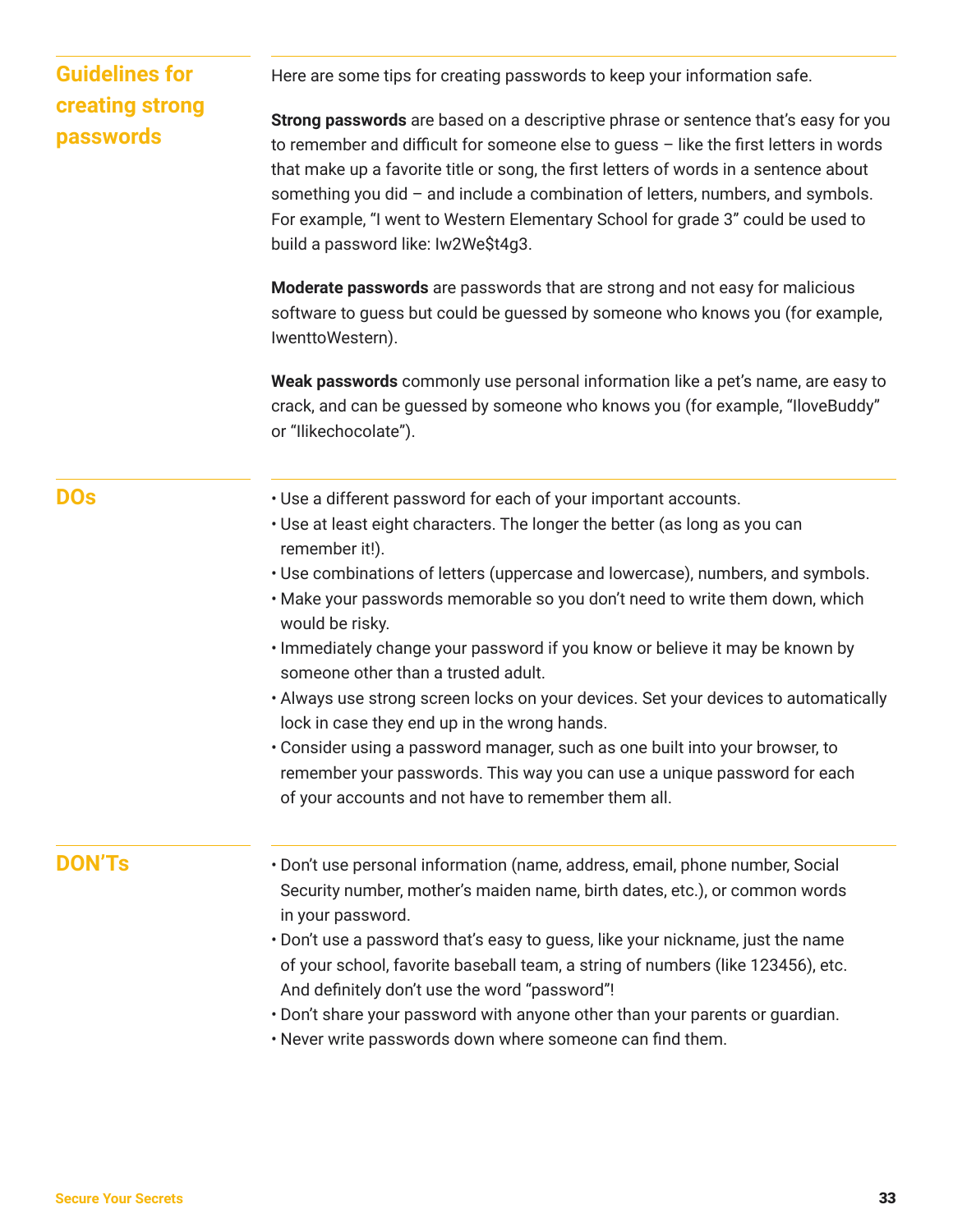## **Secure Your Secrets: Activity 2 Keep it to yourself**

Parent uses an home device to demonstrate where to look, and what to look for, when you're customizing your privacy settings.



- **Goals for children**  $\checkmark$  **Customize** privacy settings for the online services they use.
	- **Make decisions** about information sharing on the sites and services they use.
	- **Understand** what two-factor and two-step verifications mean and when to use them.

#### **Let's talk**



#### **Privacy equals security**

Online privacy and online security go hand in hand. Most apps and software offer ways to control what information we're sharing and how.

When you're using an app or website, look for an option like "My Account" or "Settings." That's where you'll find the privacy and security settings that let you decide:

- What information is visible in your profile
- Who can view your posts, photos, videos, or other content that you share

Learning to use these settings to protect your privacy, and remembering to keep them updated, will help you manage your privacy, security, and safety. It's important to know that your parents or guardian should always be making these decisions with you.

#### **Activity**



#### **Materials needed:**

• One home device allowing to display an example account deemed appropriate for child demonstration (e.g. your own email account ot your children's)

#### **1. Review options**

I have my laptop hooked up to the projection screen. Let's navigate to the settings page of this app. We can see that our options include:

- Changing your password
- Getting alerts if someone tries to log in to your account from an unknown device
- Making your online profile including photos and videos only visible to your chosen circles of family and friends
- Enabling two-factor authentication or two-step verification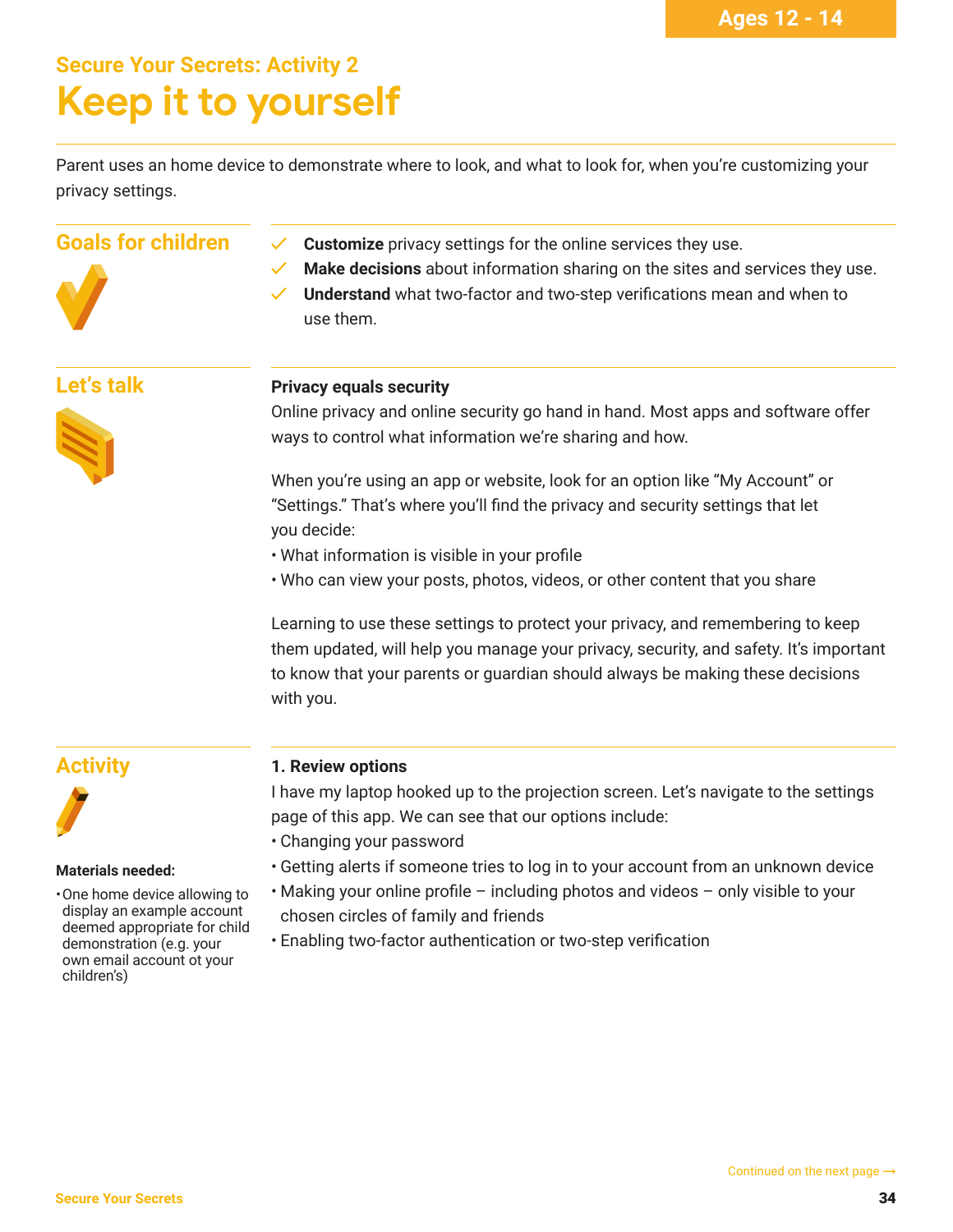#### **2. Additional verification options**

Let's talk about two-step and two-factor verification:

- Two-step verification: When you log into your account, it will require two steps. For example, it may ask you to enter your password AND text you a code that has to be entered within 10 minutes before it expires.
- Two-factor verification: The system will require two types of information to log you in. For example, it may ask for your normal password and your fingerprint.

Which privacy and security settings are right for you is something to discuss with your parent or guardian. But remember, the most important security setting is in your brain – you make the key decisions about how much of your personal info to share, when, and with whom.

#### **Takeaway**

Choosing a strong, unique password for each of your important accounts is a good first step. Now you need to remember them and also keep them safe.

Writing down your passwords isn't necessarily a bad idea. But if you do this, don't leave a page with your passwords in plain sight, such as on your computer or desk. Safeguard your list, and protect yourself by hiding it somewhere safe.